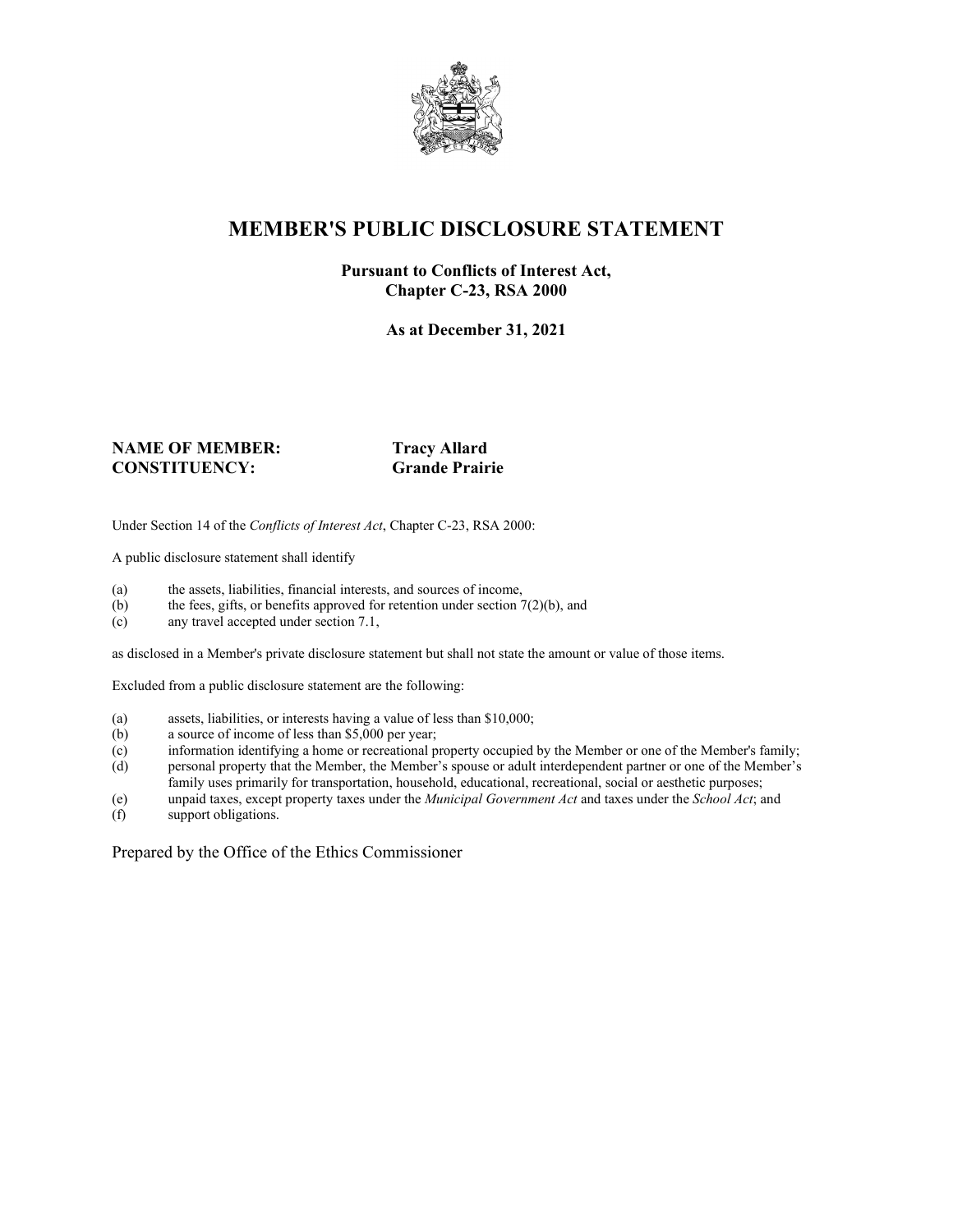### **FORM 1: MEMBER (Tracy Allard)**

| <b>INCOME</b>                                                                                   |                                                                                                                                                                                                                                                                                                                                                                                                                                                                                                                                                                                                                                                        |  |
|-------------------------------------------------------------------------------------------------|--------------------------------------------------------------------------------------------------------------------------------------------------------------------------------------------------------------------------------------------------------------------------------------------------------------------------------------------------------------------------------------------------------------------------------------------------------------------------------------------------------------------------------------------------------------------------------------------------------------------------------------------------------|--|
| Source                                                                                          | <b>Nature of Income</b>                                                                                                                                                                                                                                                                                                                                                                                                                                                                                                                                                                                                                                |  |
| <b>Province of Alberta</b>                                                                      | MLA Indemnity                                                                                                                                                                                                                                                                                                                                                                                                                                                                                                                                                                                                                                          |  |
| <b>ASSETS</b>                                                                                   |                                                                                                                                                                                                                                                                                                                                                                                                                                                                                                                                                                                                                                                        |  |
| <b>Real Property</b>                                                                            | Primary Residence<br>Secondary Residence<br>Recreational Properties (2)                                                                                                                                                                                                                                                                                                                                                                                                                                                                                                                                                                                |  |
| <b>Bank, Trust Company or Other Financial</b><br><b>Institution</b>                             | BMO, Bank of Hawaii                                                                                                                                                                                                                                                                                                                                                                                                                                                                                                                                                                                                                                    |  |
| <b>Publicly Traded Securities (stocks and bonds)</b><br>and Registered Retirement Savings Plans | Algonquin Power & Utilities, ATCO, BMO,<br>Canadian Utilities Ltd., CIBC, CWB,<br>Constellation Software, Enbridge Inc, Enghouse<br>Systems, Onex Corp., Parkland Corp, Chorus<br>Aviation, Magellan Aerospace, TD Bank, Alibaba<br>Group, Alphabet Inc, NCL, Paypal Holdings,<br>Vale S A, Vaneck ETF Trust, Vertex<br>Pharmaceuticals, Apple Inc., AT&T, SPDE<br>Gold, Pembina, Restaurant Brands, RBC, Saputo<br>Inc, Sienna Senior Living, SNC Lavalin, Suncor<br>Energy, Whitecap Resources, Allied Properties,<br>Chartwell Retirement, , First Capital Real Estate<br>Investment Trust, H&R Real Estate, Morguard<br>North American Residential |  |
| <b>Canada Savings Bonds, Guaranteed</b><br><b>Investment Certificates</b>                       | n/a                                                                                                                                                                                                                                                                                                                                                                                                                                                                                                                                                                                                                                                    |  |
| <b>Mutual Funds</b>                                                                             | n/a                                                                                                                                                                                                                                                                                                                                                                                                                                                                                                                                                                                                                                                    |  |
| <b>Annuities and Life Insurance Policies</b>                                                    | n/a                                                                                                                                                                                                                                                                                                                                                                                                                                                                                                                                                                                                                                                    |  |
| <b>Pension Rights</b>                                                                           | n/a                                                                                                                                                                                                                                                                                                                                                                                                                                                                                                                                                                                                                                                    |  |
| <b>Other Assets</b>                                                                             | n/a                                                                                                                                                                                                                                                                                                                                                                                                                                                                                                                                                                                                                                                    |  |
| <b>Gifts and Personal Benefits</b>                                                              | n/a                                                                                                                                                                                                                                                                                                                                                                                                                                                                                                                                                                                                                                                    |  |
| <b>Travel on Non-commercial Aircraft</b>                                                        | n/a                                                                                                                                                                                                                                                                                                                                                                                                                                                                                                                                                                                                                                                    |  |
| <b>LIABILITIES</b>                                                                              |                                                                                                                                                                                                                                                                                                                                                                                                                                                                                                                                                                                                                                                        |  |
| <b>Mortgages</b>                                                                                | <b>BMO</b>                                                                                                                                                                                                                                                                                                                                                                                                                                                                                                                                                                                                                                             |  |
| <b>Loans or Lines of Credit</b>                                                                 | n/a                                                                                                                                                                                                                                                                                                                                                                                                                                                                                                                                                                                                                                                    |  |
| <b>Guarantees</b>                                                                               | n/a                                                                                                                                                                                                                                                                                                                                                                                                                                                                                                                                                                                                                                                    |  |
| Other                                                                                           | n/a                                                                                                                                                                                                                                                                                                                                                                                                                                                                                                                                                                                                                                                    |  |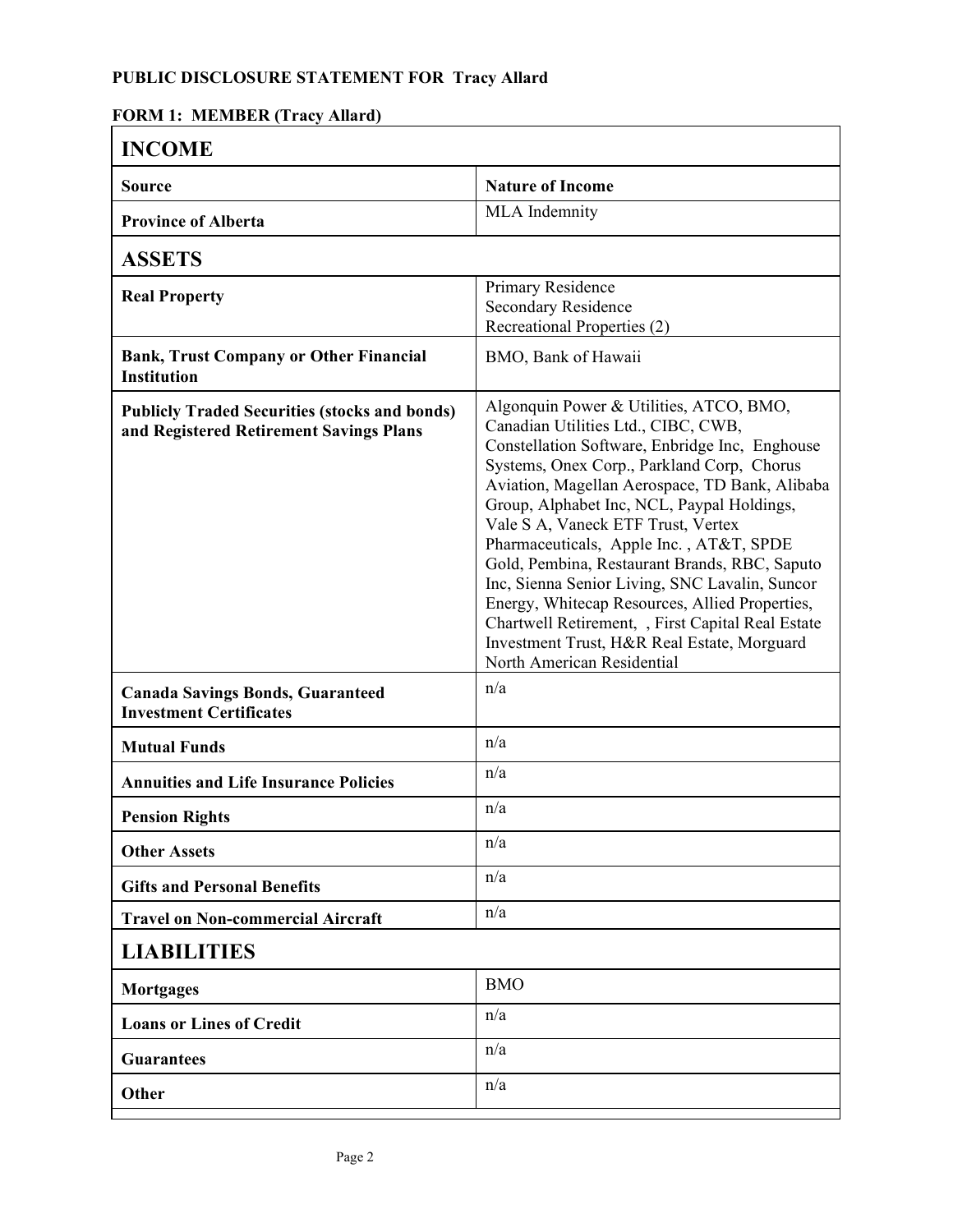# **FINANCIAL INTERESTS**

Tracy Allard (2015) Family Trust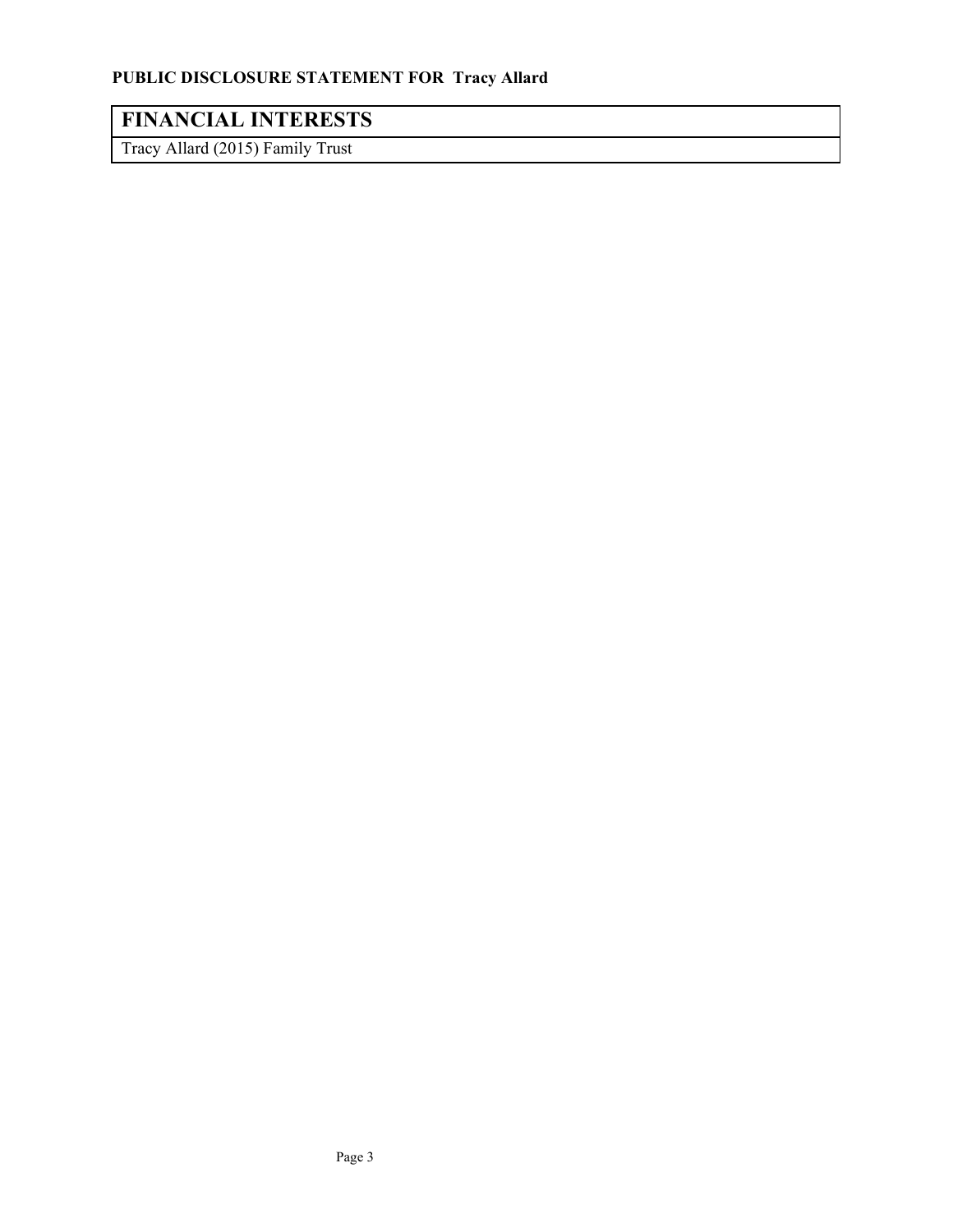### **FORM 2: MEMBER'S SPOUSE/ADULT INTERDEPENDENT PARTNER (Joseph Allard)**

| <b>INCOME</b>                                                                                   |                                                                                                                                                                                                                                                                                                                                                                                                                                                                                                                                                                                                                                                                                                                                                                                                                                                                                                                      |
|-------------------------------------------------------------------------------------------------|----------------------------------------------------------------------------------------------------------------------------------------------------------------------------------------------------------------------------------------------------------------------------------------------------------------------------------------------------------------------------------------------------------------------------------------------------------------------------------------------------------------------------------------------------------------------------------------------------------------------------------------------------------------------------------------------------------------------------------------------------------------------------------------------------------------------------------------------------------------------------------------------------------------------|
| Source                                                                                          | <b>Nature of Income</b>                                                                                                                                                                                                                                                                                                                                                                                                                                                                                                                                                                                                                                                                                                                                                                                                                                                                                              |
| Bean Brewers Inc.                                                                               | Salary and dividends                                                                                                                                                                                                                                                                                                                                                                                                                                                                                                                                                                                                                                                                                                                                                                                                                                                                                                 |
| <b>ASSETS</b>                                                                                   |                                                                                                                                                                                                                                                                                                                                                                                                                                                                                                                                                                                                                                                                                                                                                                                                                                                                                                                      |
| <b>Real Property</b>                                                                            | Joint with Spouse                                                                                                                                                                                                                                                                                                                                                                                                                                                                                                                                                                                                                                                                                                                                                                                                                                                                                                    |
| <b>Bank, Trust Company or Other Financial</b><br>Institution                                    | Joint with Spouse                                                                                                                                                                                                                                                                                                                                                                                                                                                                                                                                                                                                                                                                                                                                                                                                                                                                                                    |
| <b>Publicly Traded Securities (stocks and bonds)</b><br>and Registered Retirement Savings Plans | Algonquin Power, ATCO, BMO, CAE Inc,<br>Canadian Utilities, Chorus Aviation, BNS, CIBC,<br>Constellation Software, Enbridge, CI Financial<br>Corp, Enghouse Systems, Parkland Corp,<br>Pembina Pipeline, Restaurant Brands, Saputo.<br>Sienna Senior Living, SNC Lavalin, Suncor<br>Energy, AG Growth International, Enghouse<br>Systems, Fairfax Financial, Parkland Corp,<br>Saputo Inc, Sienna Senior Living, SNC Lavalin,<br>Suncor, TD Bank, Allied Properties Real Estate,<br>Chartwell Retirement Trust, First Capital Real<br>Estate Trust, H&R Real Estate Trust, Killam Apt<br>Real Estate Investment Trust, Morguard North<br>American Residential Real Estate Trust, Ashford<br>Hospitality Trust, Alibaba Group, Alphabet Inc,<br>Amazon, Apple Inc, Chevron, Exxon Mobile,<br>NCL, SPDR Gold, Vale S A, Vaneck ETF, RBC,<br>Allied Properties, Chartwell Retirement, First<br>Capital, H&R Real Estate |
| <b>Canada Savings Bonds, Guaranteed</b><br><b>Investment Certificates</b>                       | n/a                                                                                                                                                                                                                                                                                                                                                                                                                                                                                                                                                                                                                                                                                                                                                                                                                                                                                                                  |
| <b>Mutual Funds</b>                                                                             | n/a                                                                                                                                                                                                                                                                                                                                                                                                                                                                                                                                                                                                                                                                                                                                                                                                                                                                                                                  |
| <b>Annuities and Life Insurance Policies</b>                                                    | Sunlife                                                                                                                                                                                                                                                                                                                                                                                                                                                                                                                                                                                                                                                                                                                                                                                                                                                                                                              |
| <b>Pension Rights</b>                                                                           | n/a                                                                                                                                                                                                                                                                                                                                                                                                                                                                                                                                                                                                                                                                                                                                                                                                                                                                                                                  |
| <b>Other Assets</b>                                                                             | n/a                                                                                                                                                                                                                                                                                                                                                                                                                                                                                                                                                                                                                                                                                                                                                                                                                                                                                                                  |
| <b>Gifts and Personal Benefits</b>                                                              | n/a                                                                                                                                                                                                                                                                                                                                                                                                                                                                                                                                                                                                                                                                                                                                                                                                                                                                                                                  |
| <b>LIABILITIES</b>                                                                              |                                                                                                                                                                                                                                                                                                                                                                                                                                                                                                                                                                                                                                                                                                                                                                                                                                                                                                                      |
| <b>Mortgages</b>                                                                                | Joint with Spouse                                                                                                                                                                                                                                                                                                                                                                                                                                                                                                                                                                                                                                                                                                                                                                                                                                                                                                    |
|                                                                                                 | n/a                                                                                                                                                                                                                                                                                                                                                                                                                                                                                                                                                                                                                                                                                                                                                                                                                                                                                                                  |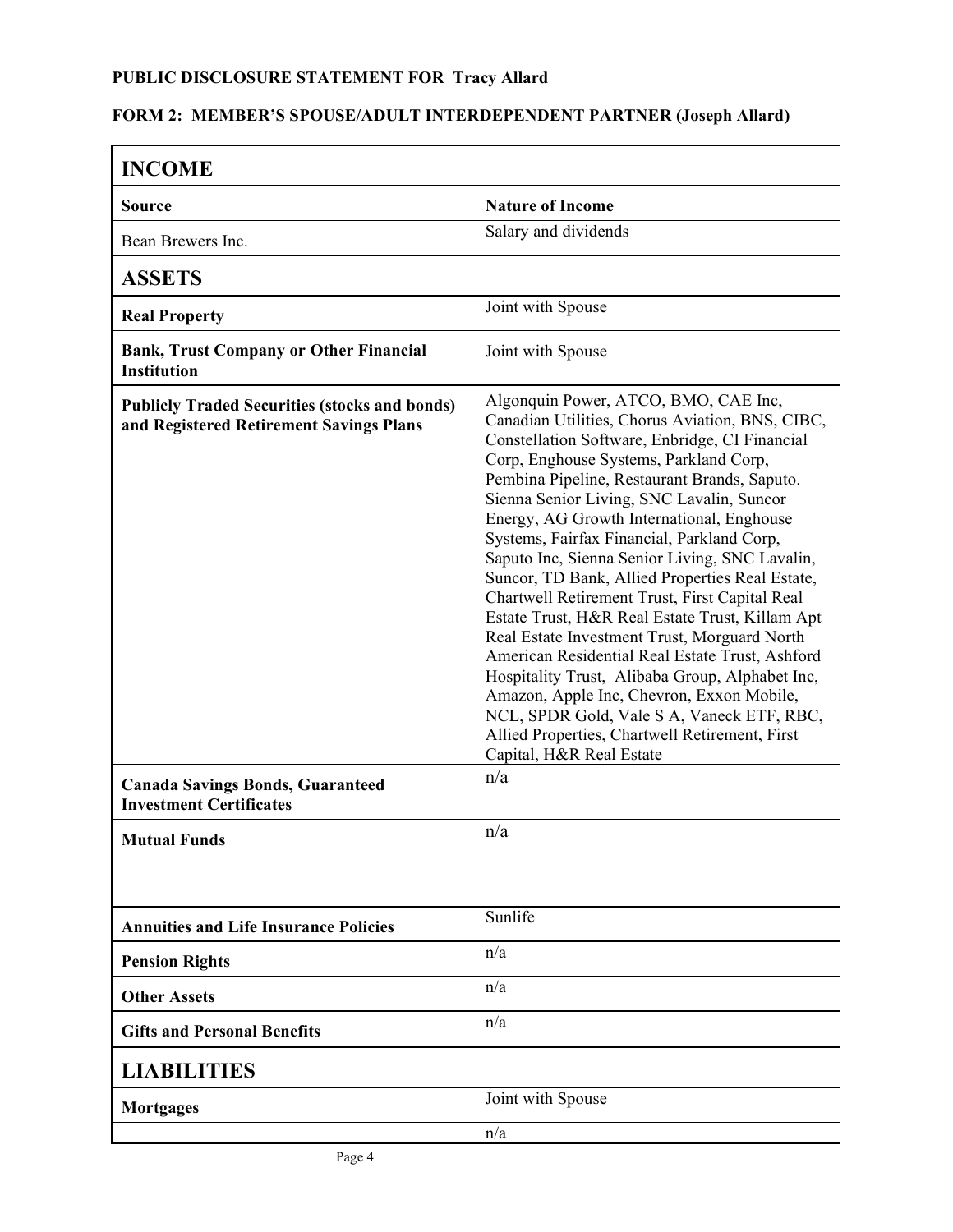| <b>Loans or Lines of Credit</b> |     |
|---------------------------------|-----|
| <b>Guarantees</b>               | n/a |
| Other                           | n/a |
| <b>FINANCIAL INTERESTS</b>      |     |
| Joint with spouse               |     |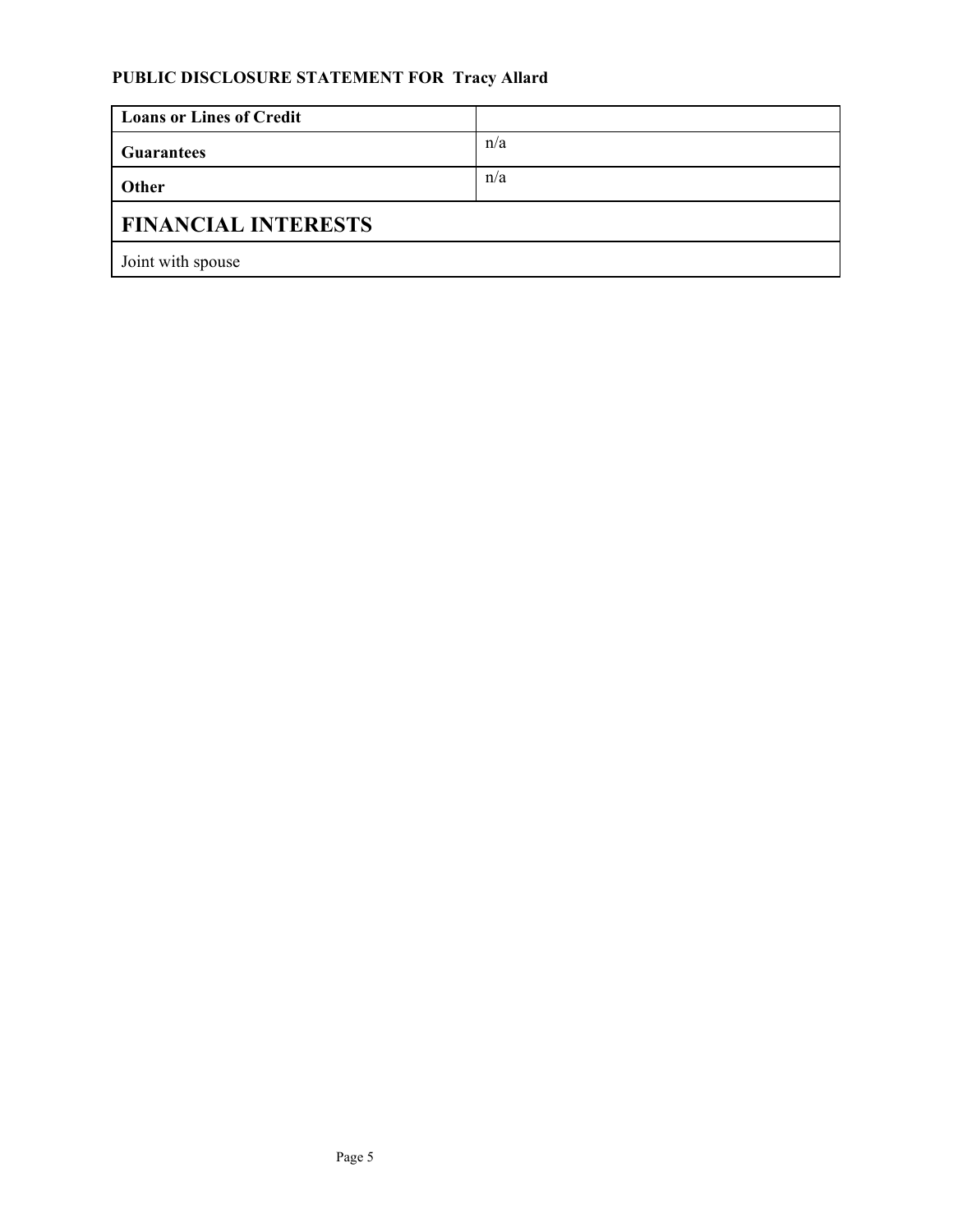# **FORM 4: PRIVATE CORPORATIONS (1003242 Alberta Ltd.)**

| <b>Nature of Income</b><br><b>Source</b><br>n/a<br>n/a<br><b>ASSETS</b><br>Grande Prairie (2) and Edmonton (1), AB<br><b>Real Property</b><br>n/a<br><b>Bank, Trust Company or Other Financial</b><br><b>Institution</b><br>Algonquin Power, ATCO, BMO, CAE Inc,<br><b>Publicly Traded Securities (stocks and bonds)</b><br>Canadian Utilities, Chorus Aviation, BNS,<br>and Registered Retirement Savings Plans<br>Enbridge, CI Financial Corp, Enghouse Systems,<br>Emera Inc, Ensign, Fairfax Financial, Fortis, HLS<br>Therapeutics, Quebecor Inc. RBC, Saputo, Secure<br>Energy, SNC Lavalin, Suncor, TD Bank,<br>Whitecap Resources, Allied Properties Real<br>Estate, Brookfield Renewable, Chartwell<br>Retirement Trust, First Capital Real Estate Trust,<br>Killam Apt Real Estate Investment Trust,<br>Morguard North American Residential Real<br>Estate Trust, Ashford Hospitality Trust, Alibaba<br>Group, Alphabet Inc, AT&T, Consolidated<br>Edison, Microsoft, NCL, Paypal, SPDR Gold,<br>Vale S A, Vaneck ETF, Vertex Pharmaceuticals,<br>Magellan Aerospace Corp<br>n/a<br><b>Canada Savings Bonds, Guaranteed</b><br><b>Investment Certificates</b><br>n/a<br><b>Mutual Funds</b><br>n/a<br><b>Annuities and Life Insurance Policies</b><br>n/a<br><b>Pension Rights</b><br>Plant and equipment, shares in Bean Brewers Inc.<br><b>Other Assets</b><br><b>LIABILITIES</b><br>n/a<br><b>Mortgages</b><br>n/a<br><b>Loans or Lines of Credit</b><br>n/a<br><b>Guarantees</b><br>Advances from Bean Brewers Inc.<br>Other<br>Shareholder loans<br><b>FINANCIAL INTERESTS</b><br>n/a | <b>INCOME</b> |  |
|------------------------------------------------------------------------------------------------------------------------------------------------------------------------------------------------------------------------------------------------------------------------------------------------------------------------------------------------------------------------------------------------------------------------------------------------------------------------------------------------------------------------------------------------------------------------------------------------------------------------------------------------------------------------------------------------------------------------------------------------------------------------------------------------------------------------------------------------------------------------------------------------------------------------------------------------------------------------------------------------------------------------------------------------------------------------------------------------------------------------------------------------------------------------------------------------------------------------------------------------------------------------------------------------------------------------------------------------------------------------------------------------------------------------------------------------------------------------------------------------------------------------------------------------------------------------------------------------------|---------------|--|
|                                                                                                                                                                                                                                                                                                                                                                                                                                                                                                                                                                                                                                                                                                                                                                                                                                                                                                                                                                                                                                                                                                                                                                                                                                                                                                                                                                                                                                                                                                                                                                                                      |               |  |
|                                                                                                                                                                                                                                                                                                                                                                                                                                                                                                                                                                                                                                                                                                                                                                                                                                                                                                                                                                                                                                                                                                                                                                                                                                                                                                                                                                                                                                                                                                                                                                                                      |               |  |
|                                                                                                                                                                                                                                                                                                                                                                                                                                                                                                                                                                                                                                                                                                                                                                                                                                                                                                                                                                                                                                                                                                                                                                                                                                                                                                                                                                                                                                                                                                                                                                                                      |               |  |
|                                                                                                                                                                                                                                                                                                                                                                                                                                                                                                                                                                                                                                                                                                                                                                                                                                                                                                                                                                                                                                                                                                                                                                                                                                                                                                                                                                                                                                                                                                                                                                                                      |               |  |
|                                                                                                                                                                                                                                                                                                                                                                                                                                                                                                                                                                                                                                                                                                                                                                                                                                                                                                                                                                                                                                                                                                                                                                                                                                                                                                                                                                                                                                                                                                                                                                                                      |               |  |
|                                                                                                                                                                                                                                                                                                                                                                                                                                                                                                                                                                                                                                                                                                                                                                                                                                                                                                                                                                                                                                                                                                                                                                                                                                                                                                                                                                                                                                                                                                                                                                                                      |               |  |
|                                                                                                                                                                                                                                                                                                                                                                                                                                                                                                                                                                                                                                                                                                                                                                                                                                                                                                                                                                                                                                                                                                                                                                                                                                                                                                                                                                                                                                                                                                                                                                                                      |               |  |
|                                                                                                                                                                                                                                                                                                                                                                                                                                                                                                                                                                                                                                                                                                                                                                                                                                                                                                                                                                                                                                                                                                                                                                                                                                                                                                                                                                                                                                                                                                                                                                                                      |               |  |
|                                                                                                                                                                                                                                                                                                                                                                                                                                                                                                                                                                                                                                                                                                                                                                                                                                                                                                                                                                                                                                                                                                                                                                                                                                                                                                                                                                                                                                                                                                                                                                                                      |               |  |
|                                                                                                                                                                                                                                                                                                                                                                                                                                                                                                                                                                                                                                                                                                                                                                                                                                                                                                                                                                                                                                                                                                                                                                                                                                                                                                                                                                                                                                                                                                                                                                                                      |               |  |
|                                                                                                                                                                                                                                                                                                                                                                                                                                                                                                                                                                                                                                                                                                                                                                                                                                                                                                                                                                                                                                                                                                                                                                                                                                                                                                                                                                                                                                                                                                                                                                                                      |               |  |
|                                                                                                                                                                                                                                                                                                                                                                                                                                                                                                                                                                                                                                                                                                                                                                                                                                                                                                                                                                                                                                                                                                                                                                                                                                                                                                                                                                                                                                                                                                                                                                                                      |               |  |
|                                                                                                                                                                                                                                                                                                                                                                                                                                                                                                                                                                                                                                                                                                                                                                                                                                                                                                                                                                                                                                                                                                                                                                                                                                                                                                                                                                                                                                                                                                                                                                                                      |               |  |
|                                                                                                                                                                                                                                                                                                                                                                                                                                                                                                                                                                                                                                                                                                                                                                                                                                                                                                                                                                                                                                                                                                                                                                                                                                                                                                                                                                                                                                                                                                                                                                                                      |               |  |
|                                                                                                                                                                                                                                                                                                                                                                                                                                                                                                                                                                                                                                                                                                                                                                                                                                                                                                                                                                                                                                                                                                                                                                                                                                                                                                                                                                                                                                                                                                                                                                                                      |               |  |
|                                                                                                                                                                                                                                                                                                                                                                                                                                                                                                                                                                                                                                                                                                                                                                                                                                                                                                                                                                                                                                                                                                                                                                                                                                                                                                                                                                                                                                                                                                                                                                                                      |               |  |
|                                                                                                                                                                                                                                                                                                                                                                                                                                                                                                                                                                                                                                                                                                                                                                                                                                                                                                                                                                                                                                                                                                                                                                                                                                                                                                                                                                                                                                                                                                                                                                                                      |               |  |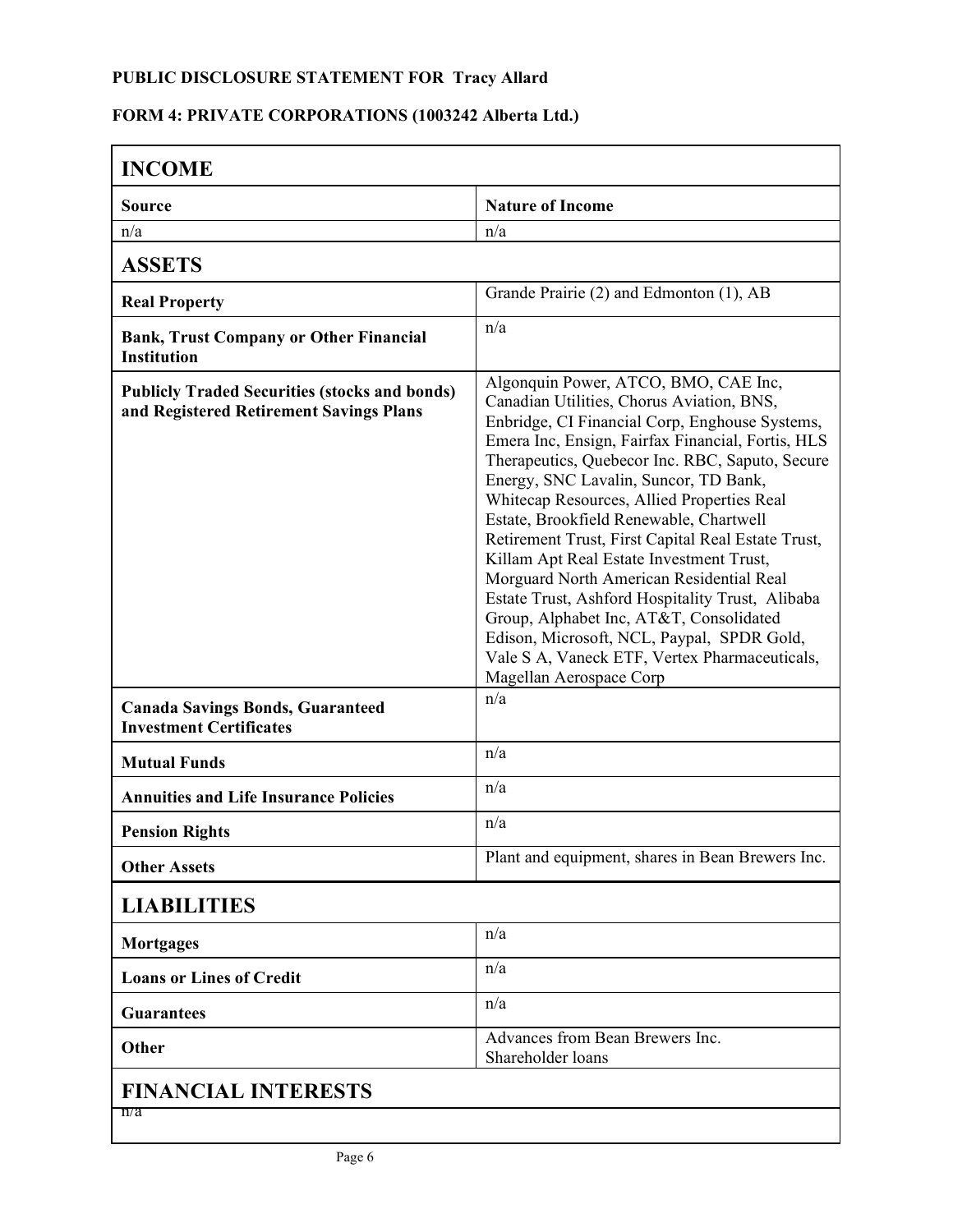# **FORM 4: PRIVATE CORPORATIONS (NAI Adventures)**

| <b>INCOME</b>                                                                                   |                                                                                                                                                                                                                                                                                                                                                                                                                                                                                                                                                                                                                                                                                                                                                                                                                                                           |
|-------------------------------------------------------------------------------------------------|-----------------------------------------------------------------------------------------------------------------------------------------------------------------------------------------------------------------------------------------------------------------------------------------------------------------------------------------------------------------------------------------------------------------------------------------------------------------------------------------------------------------------------------------------------------------------------------------------------------------------------------------------------------------------------------------------------------------------------------------------------------------------------------------------------------------------------------------------------------|
| <b>Source</b>                                                                                   | <b>Nature of Income</b>                                                                                                                                                                                                                                                                                                                                                                                                                                                                                                                                                                                                                                                                                                                                                                                                                                   |
| n/a                                                                                             | n/a                                                                                                                                                                                                                                                                                                                                                                                                                                                                                                                                                                                                                                                                                                                                                                                                                                                       |
| <b>ASSETS</b>                                                                                   |                                                                                                                                                                                                                                                                                                                                                                                                                                                                                                                                                                                                                                                                                                                                                                                                                                                           |
| <b>Real Property</b>                                                                            | n/a                                                                                                                                                                                                                                                                                                                                                                                                                                                                                                                                                                                                                                                                                                                                                                                                                                                       |
| <b>Bank, Trust Company or Other Financial</b><br><b>Institution</b>                             | n/a                                                                                                                                                                                                                                                                                                                                                                                                                                                                                                                                                                                                                                                                                                                                                                                                                                                       |
| <b>Publicly Traded Securities (stocks and bonds)</b><br>and Registered Retirement Savings Plans | Algonquin Power, ATCO, BMO, CAE Inc,<br>Canadian Utilities, Chorus Aviation, BNS, CIBC,<br>Canadian Utilities, Constellation Software, Emera<br>Inc, Enbridge, , Enghouse Systems, Parkland<br>Corp, Pembina Pipeline, Quebecor, RBC, Saputo<br>Inc, AG Growth International Fairfax Financial,<br>GFL Environmental, GWL, Magellan Aerospace,<br>Sienna Senior Living, SNC Lavalin, Suncor, TD<br>Bank, Allied Properties Real Estate, Brookfield<br>Renewable, Chartwell Retirement Trust, First<br>Capital Real Estate Trust, Killam Apt Real Estate<br>Investment Trust, Morguard North American<br>Residential Real Estate Trust, Ashford Hospitality<br>Trust, Alibaba Group, Alphabet Inc, Apple Inc<br>Carnival Cor, Consolidated Edison, NCL, Paypal<br>Holdings, SPDR Gold, Vale S A, Vaneck ETF,<br>Vertex Pharmaceuticals, Whitecap Resources |
| <b>Canada Savings Bonds, Guaranteed</b><br><b>Investment Certificates</b>                       | n/a                                                                                                                                                                                                                                                                                                                                                                                                                                                                                                                                                                                                                                                                                                                                                                                                                                                       |
| <b>Mutual Funds</b>                                                                             | n/a                                                                                                                                                                                                                                                                                                                                                                                                                                                                                                                                                                                                                                                                                                                                                                                                                                                       |
| <b>Annuities and Life Insurance Policies</b>                                                    | n/a                                                                                                                                                                                                                                                                                                                                                                                                                                                                                                                                                                                                                                                                                                                                                                                                                                                       |
| <b>Pension Rights</b>                                                                           | n/a                                                                                                                                                                                                                                                                                                                                                                                                                                                                                                                                                                                                                                                                                                                                                                                                                                                       |
| <b>Other Assets</b>                                                                             | Shares in Sips Restaurants Ltd., Tracy Allard<br>(2015) Family Trust                                                                                                                                                                                                                                                                                                                                                                                                                                                                                                                                                                                                                                                                                                                                                                                      |
| <b>LIABILITIES</b>                                                                              |                                                                                                                                                                                                                                                                                                                                                                                                                                                                                                                                                                                                                                                                                                                                                                                                                                                           |
| <b>Mortgages</b>                                                                                | n/a                                                                                                                                                                                                                                                                                                                                                                                                                                                                                                                                                                                                                                                                                                                                                                                                                                                       |
| <b>Loans or Lines of Credit</b>                                                                 | n/a                                                                                                                                                                                                                                                                                                                                                                                                                                                                                                                                                                                                                                                                                                                                                                                                                                                       |
| <b>Guarantees</b>                                                                               | n/a                                                                                                                                                                                                                                                                                                                                                                                                                                                                                                                                                                                                                                                                                                                                                                                                                                                       |
| Other                                                                                           | Advances from Sips Restaurants Ltd                                                                                                                                                                                                                                                                                                                                                                                                                                                                                                                                                                                                                                                                                                                                                                                                                        |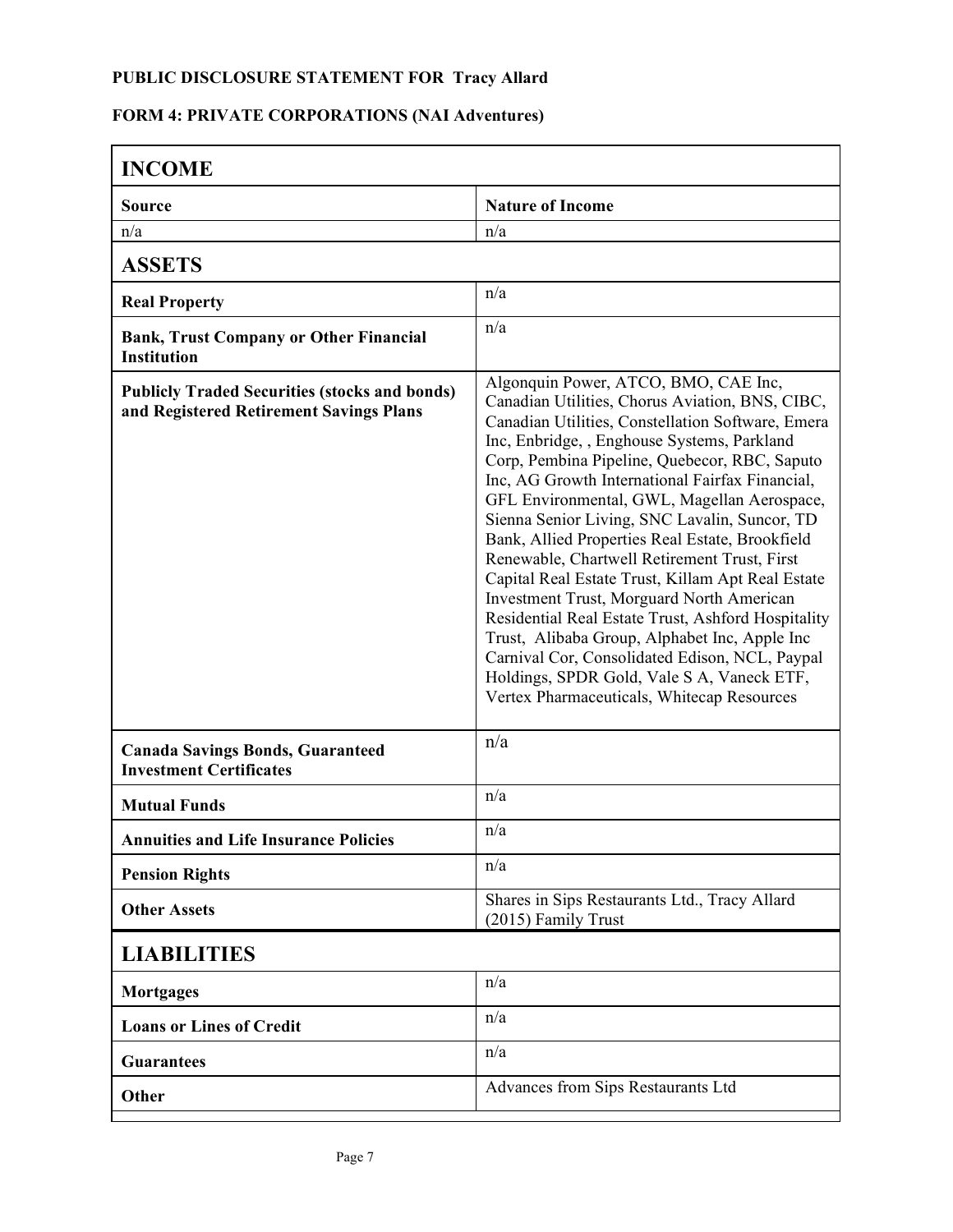# **FINANCIAL INTERESTS**

n/a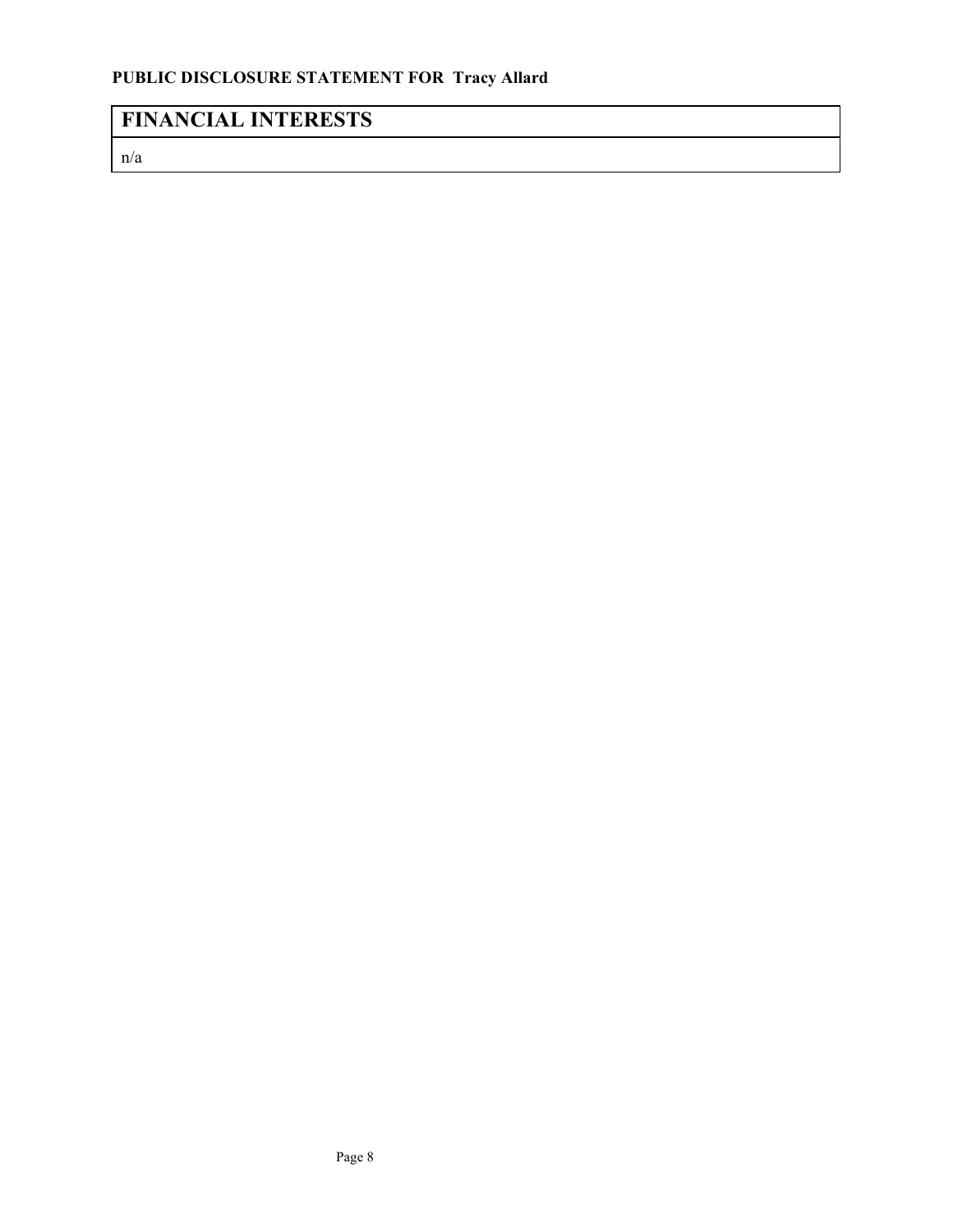# **FORM 4: PRIVATE CORPORATIONS (Sips Restaurants Ltd.)**

| <b>INCOME</b>                                                                                   |                                                      |
|-------------------------------------------------------------------------------------------------|------------------------------------------------------|
| <b>Source</b>                                                                                   | <b>Nature of Income</b>                              |
| Clientele                                                                                       | <b>Sales</b>                                         |
| <b>ASSETS</b>                                                                                   |                                                      |
| <b>Real Property</b>                                                                            | n/a                                                  |
| <b>Bank, Trust Company or Other Financial</b><br><b>Institution</b>                             | n/a                                                  |
| <b>Publicly Traded Securities (stocks and bonds)</b><br>and Registered Retirement Savings Plans | n/a                                                  |
| <b>Canada Savings Bonds, Guaranteed</b><br><b>Investment Certificates</b>                       | n/a                                                  |
| <b>Mutual Funds</b>                                                                             | n/a                                                  |
| <b>Annuities and Life Insurance Policies</b>                                                    | n/a                                                  |
| <b>Pension Rights</b>                                                                           | n/a                                                  |
| <b>Other Assets</b>                                                                             | Plant and equipment, advance to NAI Ventures<br>Ltd. |
| <b>LIABILITIES</b>                                                                              |                                                      |
| <b>Mortgages</b>                                                                                | n/a                                                  |
| <b>Loans or Lines of Credit</b>                                                                 | n/a                                                  |
| <b>Guarantees</b>                                                                               | n/a                                                  |
| Other                                                                                           | Accounts payable                                     |
| <b>FINANCIAL INTERESTS</b>                                                                      |                                                      |
| n/a                                                                                             |                                                      |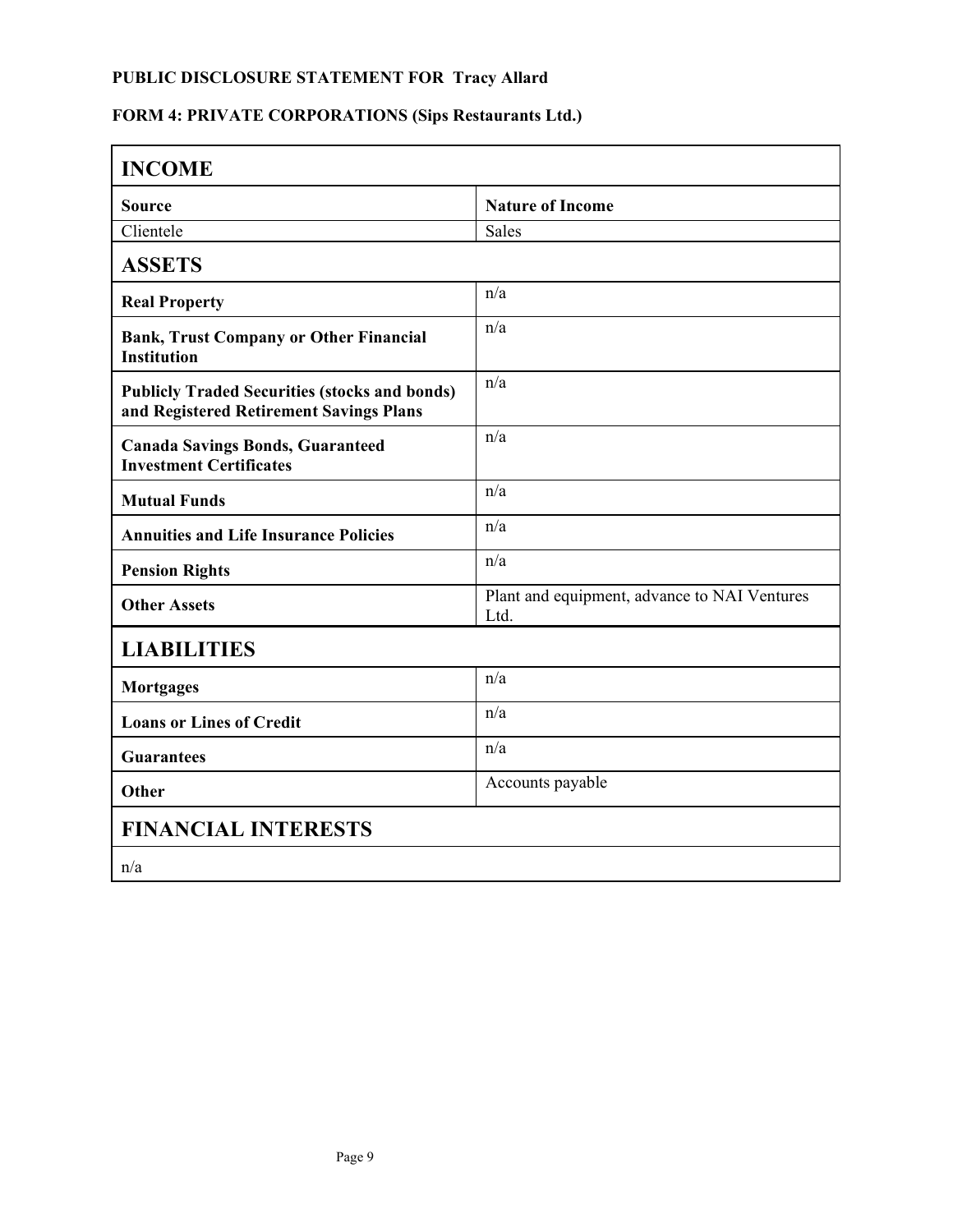# **FORM 4: PRIVATE CORPORATIONS (Bean Brewers Inc.)**

| <b>INCOME</b>                                                                                   |                                                                      |
|-------------------------------------------------------------------------------------------------|----------------------------------------------------------------------|
| <b>Source</b>                                                                                   | <b>Nature of Income</b>                                              |
| Clientele                                                                                       | <b>Sales</b>                                                         |
| <b>ASSETS</b>                                                                                   |                                                                      |
| <b>Real Property</b>                                                                            | n/a                                                                  |
| <b>Bank, Trust Company or Other Financial</b><br><b>Institution</b>                             | n/a                                                                  |
| <b>Publicly Traded Securities (stocks and bonds)</b><br>and Registered Retirement Savings Plans | n/a                                                                  |
| <b>Canada Savings Bonds, Guaranteed</b><br><b>Investment Certificates</b>                       | n/a                                                                  |
| <b>Mutual Funds</b>                                                                             | n/a                                                                  |
| <b>Annuities and Life Insurance Policies</b>                                                    | n/a                                                                  |
| <b>Pension Rights</b>                                                                           | n/a                                                                  |
| <b>Other Assets</b>                                                                             | Inventory, furniture and fixtures, advance to<br>1003242 Alberta Ltd |
| <b>LIABILITIES</b>                                                                              |                                                                      |
| <b>Mortgages</b>                                                                                | n/a                                                                  |
| <b>Loans or Lines of Credit</b>                                                                 | n/a                                                                  |
| <b>Guarantees</b>                                                                               | n/a                                                                  |
| Other                                                                                           | Accounts payable.                                                    |
| <b>FINANCIAL INTERESTS</b>                                                                      |                                                                      |
| n/a                                                                                             |                                                                      |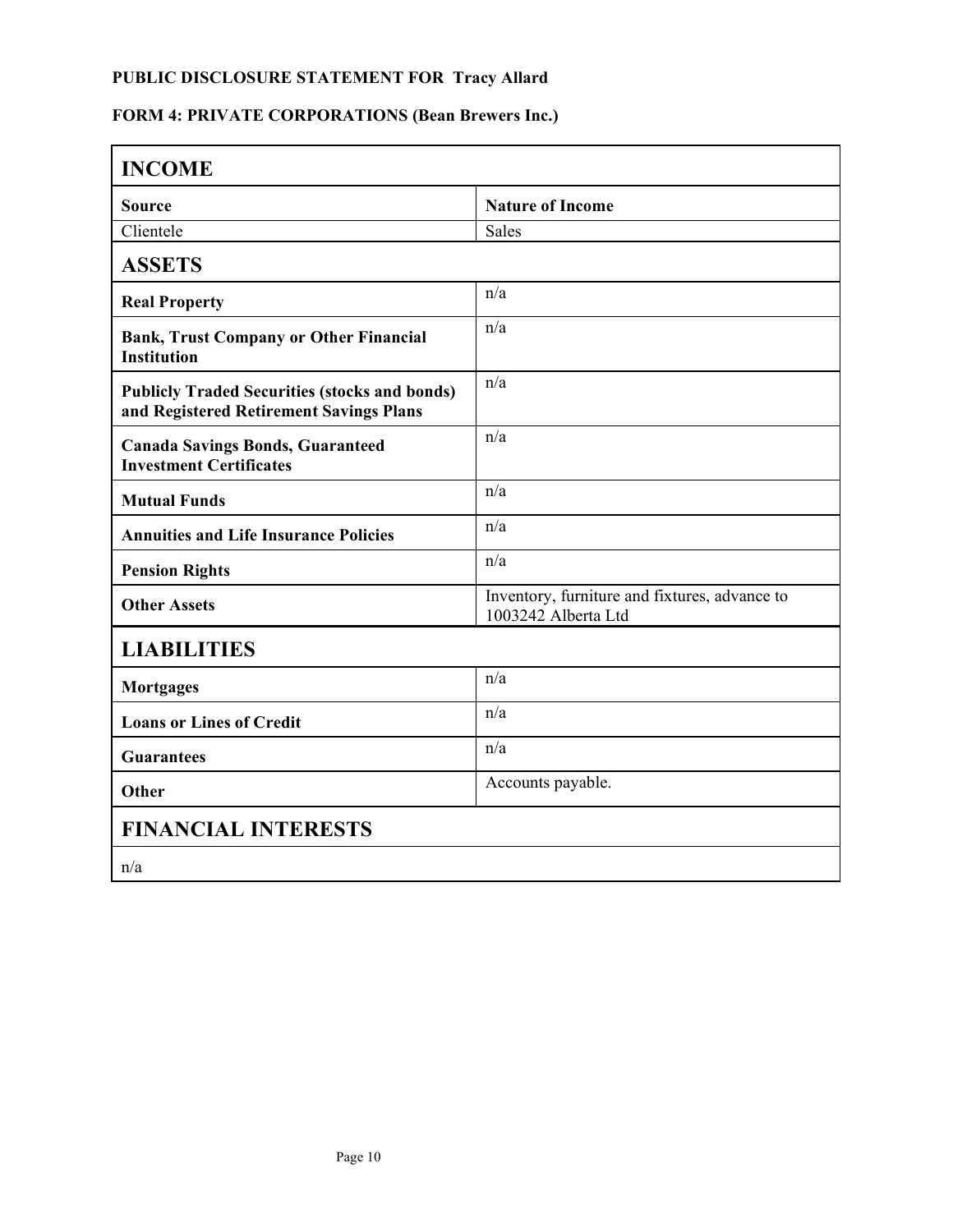# **FORM 4: PRIVATE CORPORATIONS (Tracy Allard (2015) Family Trust)**

| <b>INCOME</b>                                                                                   |                                                                                                                                                                                           |
|-------------------------------------------------------------------------------------------------|-------------------------------------------------------------------------------------------------------------------------------------------------------------------------------------------|
| Source                                                                                          | <b>Nature of Income</b>                                                                                                                                                                   |
| Investments                                                                                     | Dividends                                                                                                                                                                                 |
| <b>ASSETS</b>                                                                                   |                                                                                                                                                                                           |
| <b>Real Property</b>                                                                            | n/a                                                                                                                                                                                       |
| <b>Bank, Trust Company or Other Financial</b><br><b>Institution</b>                             | n/a                                                                                                                                                                                       |
| <b>Publicly Traded Securities (stocks and bonds)</b><br>and Registered Retirement Savings Plans | Canadian Utilities Ltd, Enbridge, Fairfax<br>Financial, Parkland Corp, Power Corp of Canada,<br>Restaurant Brands, Saputo Inc, Sienna Senior<br>Living, SNC Lavalin, Chartwell Retirement |
| <b>Canada Savings Bonds, Guaranteed</b><br><b>Investment Certificates</b>                       | n/a                                                                                                                                                                                       |
| <b>Mutual Funds</b>                                                                             | n/a                                                                                                                                                                                       |
| <b>Annuities and Life Insurance Policies</b>                                                    | n/a                                                                                                                                                                                       |
| <b>Pension Rights</b>                                                                           | n/a                                                                                                                                                                                       |
| <b>Other Assets</b>                                                                             | n/a                                                                                                                                                                                       |
| <b>LIABILITIES</b>                                                                              |                                                                                                                                                                                           |
| <b>Mortgages</b>                                                                                | n/a                                                                                                                                                                                       |
| <b>Loans or Lines of Credit</b>                                                                 | n/a                                                                                                                                                                                       |
| <b>Guarantees</b>                                                                               | n/a                                                                                                                                                                                       |
| <b>Other</b>                                                                                    | n/a                                                                                                                                                                                       |
| <b>FINANCIAL INTERESTS</b>                                                                      |                                                                                                                                                                                           |
| Sips Restaurants Ltd.                                                                           |                                                                                                                                                                                           |